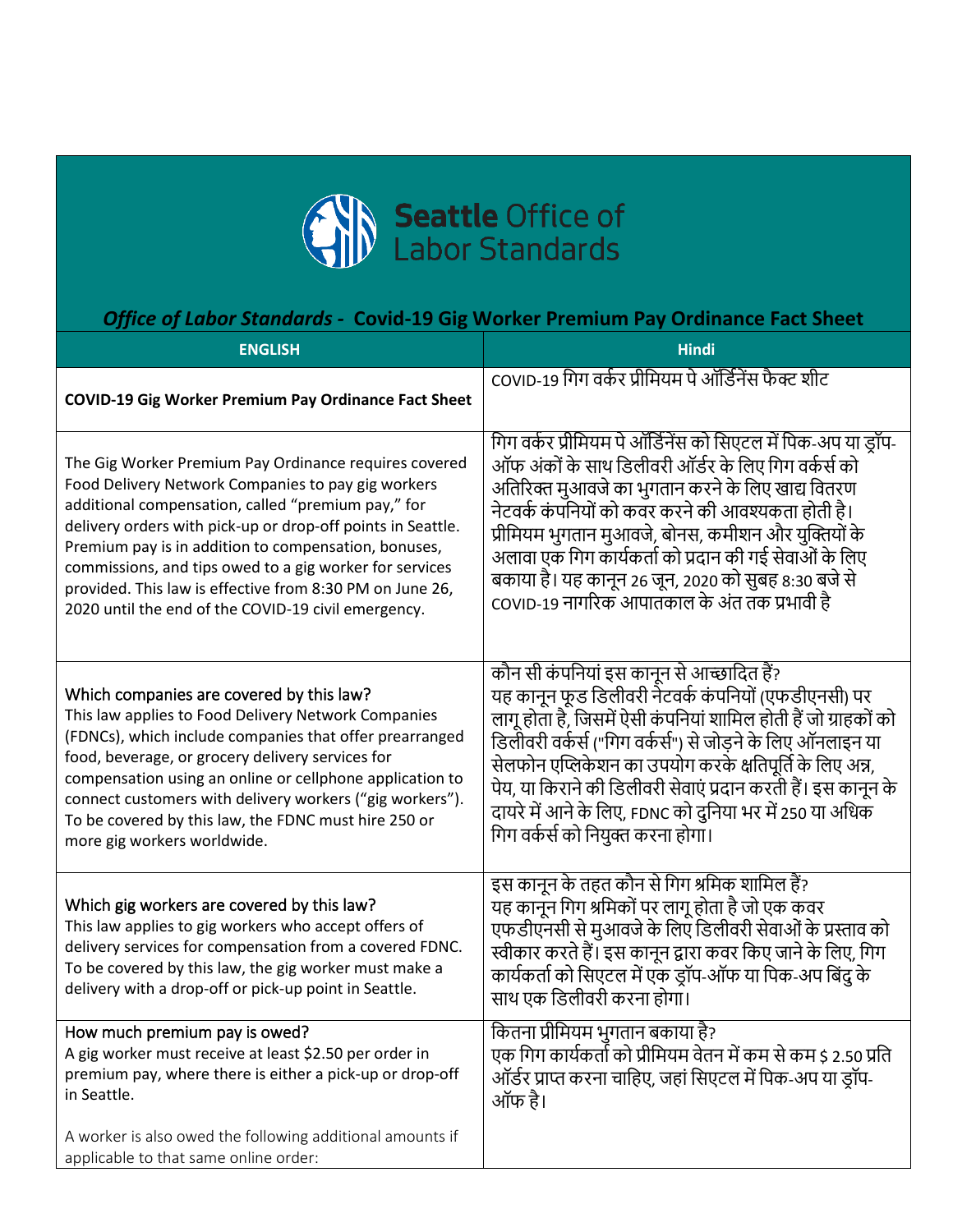| \$1.25 for each additional pick-up point in Seattle<br>\$1.25 for each additional drop-off point in Seattle                                                                                                                                                                                                                                                                                                                                                                                                            | यदि ऑनलाइन समान आदेश लागू होता है तो एक कार्यकर्ता को<br>निम्नलिखित अतिरिक्त राशि भी बकाया है:<br>*सिएटल में प्रत्येक अतिरिक्त पिक-अप बिंदु के लिए for \$ 1.25<br>*सिएटल में प्रत्येक अतिरिक्त ड्रॉप-ऑफ बिंदु के लिए \$ 1.25                                                                                                                                                                                                                                                                                                       |
|------------------------------------------------------------------------------------------------------------------------------------------------------------------------------------------------------------------------------------------------------------------------------------------------------------------------------------------------------------------------------------------------------------------------------------------------------------------------------------------------------------------------|------------------------------------------------------------------------------------------------------------------------------------------------------------------------------------------------------------------------------------------------------------------------------------------------------------------------------------------------------------------------------------------------------------------------------------------------------------------------------------------------------------------------------------|
| Food Delivery Network Companies must:<br>Pay premium pay at the same time compensation is<br>provided for the rest of the online order<br>Identify which orders qualified for premium pay<br>Separately itemize premium pay from other<br>compensation<br>Provide workers with individual, written notice of the<br>rights granted by this law, including the right to be free from<br>retaliation. Notice must be made by phone application or<br>online web portal, in English and the worker's primary<br>language. | खाद्य वितरण नेटवर्क कंपनियों को चाहिए:<br>* प्रीमियम का भुगतान उसी समय मुआवजे के रूप में किया जाता<br>है, जो ऑनलाइन ऑर्डर के लिए बाकी है<br>* आइडेंटिफाई करें जो आदेश प्रीमियम भुगतान के लिए योग्य हैं<br>*अन्य मुआवजे से प्रीमियम वेतन को अलग-अलग करें<br>*व्यक्तिगत रूप से काम करने वाले श्रमिकों को, इस कानून द्वारा<br>दिए गए अधिकारों की लिखित सूचना, जिसमें प्रतिशोध से मुक्त<br>होने का अधिकार भी शामिल है। नोटिस फोन एप्लिकेशन या<br>ऑनलाइन वेब पोर्टल, अंग्रेजी और कार्यकर्ता की प्राथमिक भाषा<br>द्वारा किया जाना चाहिए। |
| <b>Consumer &amp; Gig Worker Protections</b><br>Companies are prohibited from taking these actions, if they<br>are taken as a result of this law going into effect:<br>Reducing or modifying service areas in Seattle<br>Reducing a worker's compensation<br>Limiting a worker's earning capacity<br>Adding customer charges to grocery orders                                                                                                                                                                         | उपभोक्ता और टमटम कार्यकर्ता सुरक्षा<br>कंपनियों को इन कार्यों को लेने से प्रतिबंधित कर दिया जाता है,<br>अगर उन्हें इस कानून के प्रभाव में ले लिया जाता है:<br>* सिएटल में सेवा क्षेत्रों को बदलना या संशोधित करना<br>* श्रमिक के मुआवजे को कम करना<br>* कार्यकर्ता की कमाई की क्षमता को पूरा करना<br>* ग्राहक के आदेशों को किराने के आदेशों से जोड़ना                                                                                                                                                                              |
|                                                                                                                                                                                                                                                                                                                                                                                                                                                                                                                        | श्रम मानकों का सिएटल कार्यालय                                                                                                                                                                                                                                                                                                                                                                                                                                                                                                      |
| SEATTLE OFFICE OF LABOR STANDARDS                                                                                                                                                                                                                                                                                                                                                                                                                                                                                      |                                                                                                                                                                                                                                                                                                                                                                                                                                                                                                                                    |
| Our mission is to advance labor standards through<br>thoughtful community and business engagement, strategic<br>enforcement, and innovative policy development, with a<br>commitment to race and social justice.                                                                                                                                                                                                                                                                                                       | हमारा मिशन नस्ल और सामाजिक न्याय के प्रति प्रतिबद्धता के<br>साथ विचारशील समुदाय और व्यावसायिक जुड़ाव, रणनीतिक<br>प्रवर्तन और अभिनव नीति विकास के माध्यम से श्रम मानकों को<br>आगे बढ़ाना है।                                                                                                                                                                                                                                                                                                                                        |
| <b>Our Services</b><br>Investigation of complaints<br>Outreach to workers<br>Technical assistance for business<br><b>Resources and referrals</b>                                                                                                                                                                                                                                                                                                                                                                       | हमारी सेवाएं<br>शिकायतों की जांच<br>कार्यकर्ताओं को आउटरीच<br>व्यापार के लिए तकनीकी सहायता<br>संसाधन और रेफरल                                                                                                                                                                                                                                                                                                                                                                                                                      |
| . Language interpretation and translation available.<br>Accommodations for persons with disabilities are<br>provided. Services are free                                                                                                                                                                                                                                                                                                                                                                                | भाषा की व्याख्या और अनुवाद उपलब्ध है। विकलांग व्यक्तियों के<br>लिए आवास प्रदान किए जाते हैं। सेवाएँ मुफ्त हैं                                                                                                                                                                                                                                                                                                                                                                                                                      |